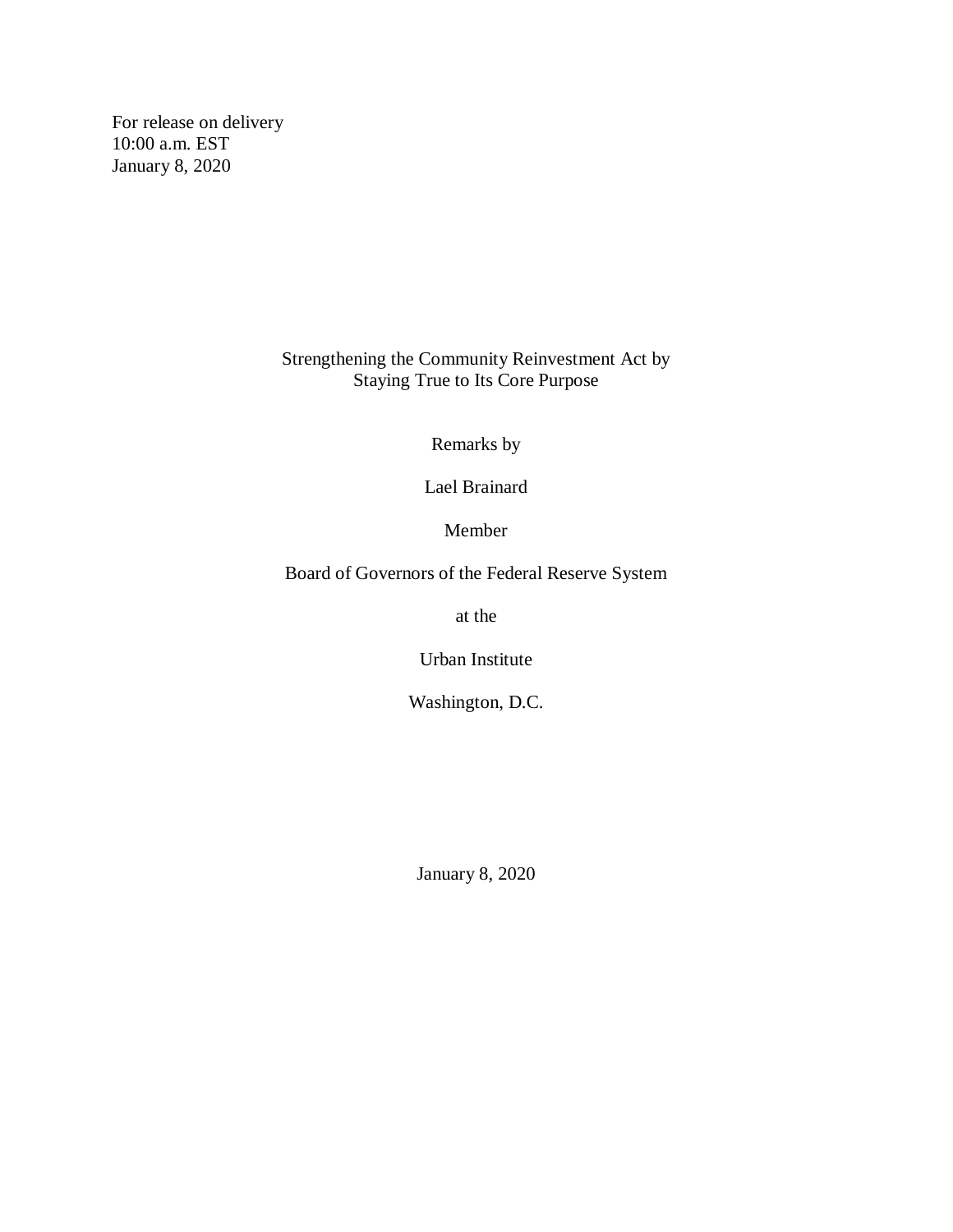Good morning. I am pleased to be here at the Urban Institute to discuss how to strengthen the Community Reinvestment Act (CRA), which is a key priority for the Federal Reserve. The CRA plays a vital role in bringing banks together with community members, small businesses, local officials, and community groups to make investments in their community's future.<sup>[1](#page-1-0)</sup> That is why we are committed to getting CRA reform done right.

### **The Origins and Purpose of the CRA**

l

Any successful reform must be grounded in the origins of the CRA and its ongoing importance to low- and moderate-income (LMI) neighborhoods. The CRA was one of several landmark pieces of legislation enacted in the wake of the civil rights movement intended to address inequities in the credit markets. By passing the CRA, Congress aimed to reverse the disinvestment associated with years of government policies and market actions that deprived lower-income areas of credit by redlining—using red-inked lines to separate neighborhoods deemed too risky.<sup>[2](#page-1-1)</sup> By conferring an affirmative and continuing obligation on banks to help meet the credit needs in all of the neighborhoods they serve, the CRA has not only prompted banks to be more active lenders in LMI areas, but also important participants in multisector efforts to revitalize communities across the country.

<span id="page-1-1"></span><span id="page-1-0"></span><sup>1</sup> I want to express my appreciation to Carrie Johnson and Theresa Stark for assistance in preparing this text and to Theresa Stark for her dedication to strengthening the CRA throughout her service at the Federal Reserve Board. The remarks represent my own views, which do not necessarily represent those of the Federal Reserve Board. <sup>2</sup> See Richard Rothstein, *The Color of Law: The Forgotten History of How Our Government Segregated America*  (New York: W.W. Norton & Company, 2017). See "Mapping Inequality: Redlining in New Deal America" (2016), [https://dsl.richmond.edu/panorama/redlining/#loc=5/39.1/-94.58,](https://dsl.richmond.edu/panorama/redlining/#loc=5/39.1/-94.58) for a compilation of the maps and notes created by the federal Home Owners' Loan Corporation in the 1930s that designated areas considered too risky for mortgage lending and were used to determine eligibility for Federal Housing Administration guarantees.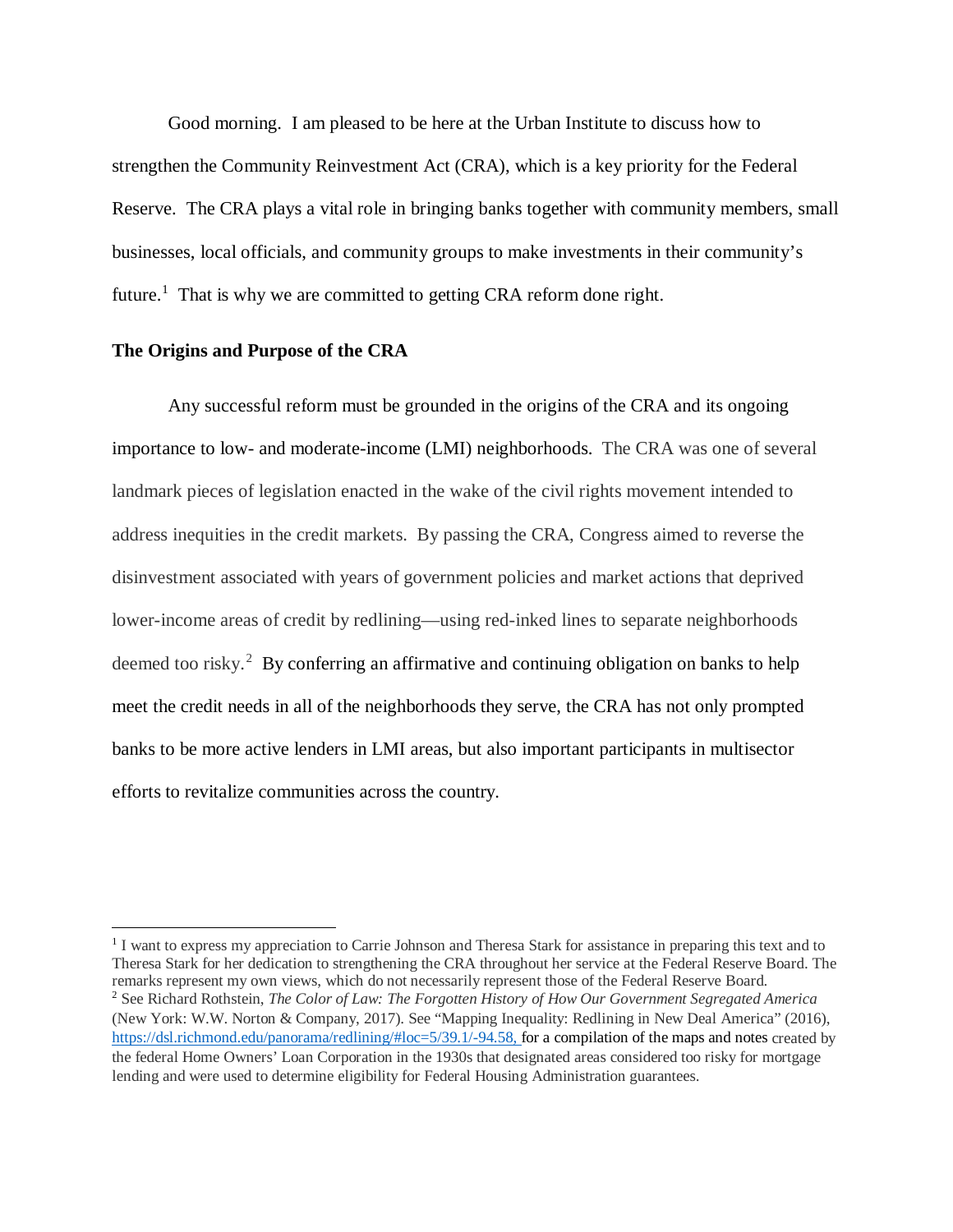Pursuant to guidance from the Board of Governors, each of our Federal Reserve Banks houses a group of dedicated community development professionals and CRA examiners to help banks meet their CRA obligations. We are proud of our work in familiarizing banks with the CRA's provisions, introducing banks to potential partners in their communities, and convening conferences to disseminate research and best practices. [3](#page-2-0)

The CRA plays a vital role in the ecosystem supporting economic opportunity in LMI communities in both rural and urban areas. Rather than direct funds to specific projects, the CRA encourages banks to engage on the priorities identified by local leaders and more broadly serve credit needs of small businesses and residents of these communities. By being inclusive in their lending and investing, banks help their local communities to thrive, which in turn benefits their core business. The recognition of this mutually beneficial relationship between banks and their local communities is one of the core strengths of the CRA and the reason our effort to revise the CRA regulations must focus on local needs and stakeholder input.

### **What Have We Learned from Stakeholders?**

For several years, the federal banking regulators have been asking stakeholders for input on strengthening the CRA regulations to help banks better meet the credit needs of the local LMI communities they serve and more closely align with changes in the ways financial products and services are delivered. We also have heard calls from banking and community organizations for the use of metrics to provide greater upfront clarity about evaluation standards. We have heard

 $-2-$ 

<span id="page-2-0"></span><sup>&</sup>lt;sup>3</sup> Lael Brainard, "Community Development in Baltimore and A Few Observations on Community Reinvestment Act Modernization," (remarks delivered at the Federal Reserve Bank of Richmond Baltimore Community Development Gathering, Baltimore, Maryland, April 17, 2018),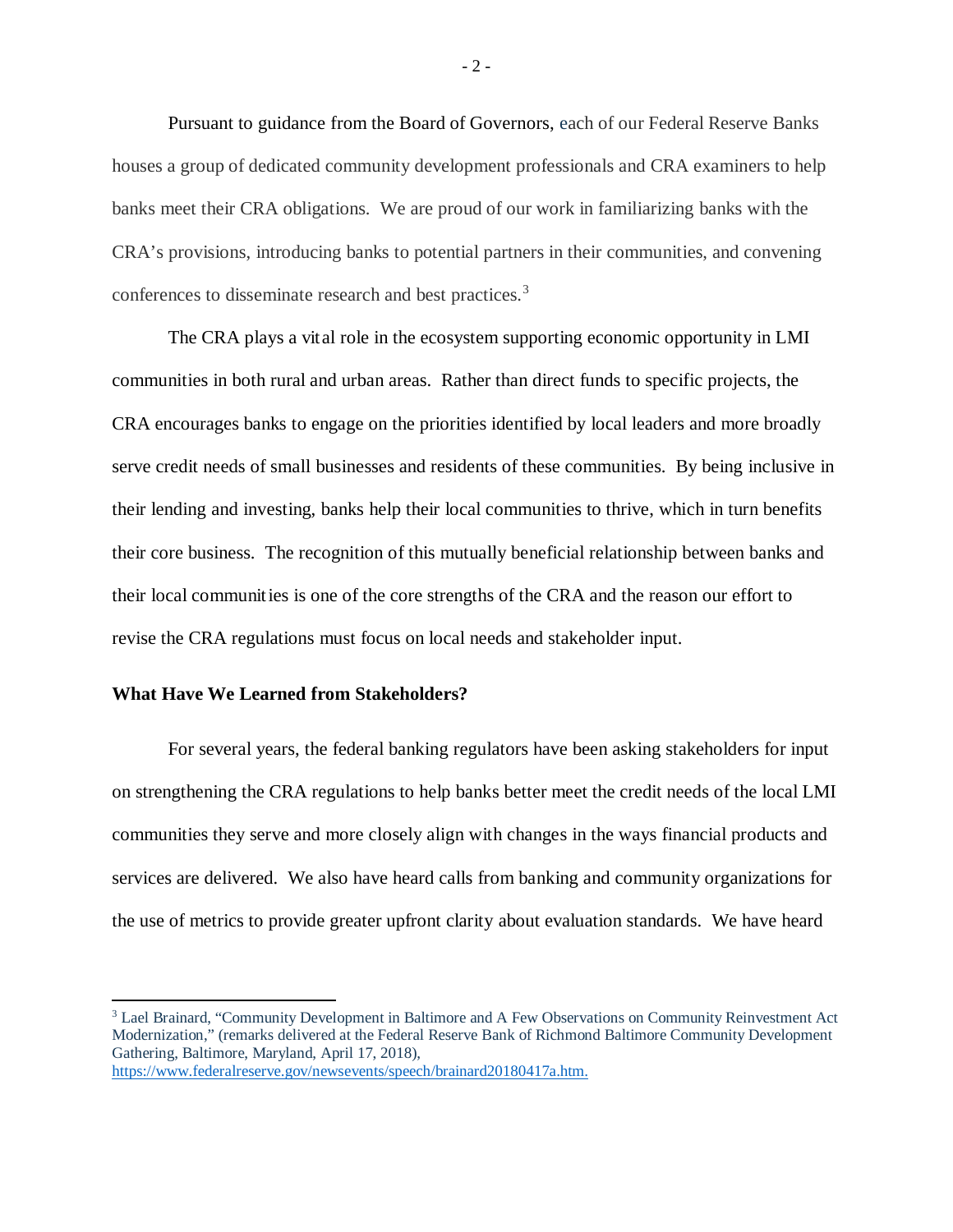that branches remain as important as ever to their local communities, even as the growth of mobile and online services has extended the geographic area that banks are serving.<sup>[4](#page-3-0)</sup> The one message we have heard most consistently is that banks and community organizations alike value the activities they undertake under the auspices of the CRA and have invested considerable time and effort in the associated processes and reporting. [5](#page-3-1) For that reason, stakeholders have asked the regulators to take care as we contemplate changes to the CRA.<sup>[6](#page-3-2)</sup>

If the past is any guide, major updates to the CRA regulations happen once every few decades. So it is much more important to get reform right than to do it quickly. If we only have one opportunity for a few decades, I want to make sure CRA reform is based on the best analysis and ideas and the broadest input available. It is critical to analyze carefully the likely effects of any proposed changes on credit access and community development in LMI communities, as well as any additional reporting and procedural burdens for banks.

Last year, we set out several principles to guide our work on CRA reform.<sup>[7](#page-3-3)</sup> Revisions to the CRA regulations should reflect the credit needs of local communities and work consistently

l

<span id="page-3-0"></span><sup>4</sup> In 2010, the three banking agencies held hearings on how to modernize the CRA regulations and subsequently issued revisions to the interagency guidance. In 2017, the agencies published additional findings on the CRA as part of the Federal Financial Institutions Examination Council 2017 Joint Report to Congress, Economic Growth and Regulatory Paperwork Reduction Act Review, March 2017. In 2018, the Office of the Comptroller of the Currency published an Advance Notice of Proposed Rulemaking (ANPR) asking for comments on a ratio-based approach to rating performance. The Federal Reserve reviewed the more than 1,500 comments on the ANPR and subsequently held about 30 outreach meetings with representatives of banks and community organizations, and the Federal Reserve Bank of Philadelphia hosted a research symposium.<br><sup>5</sup> Lael Brainard, "Community Investment in Denver," (remarks delivered at the Federal Reserve Bank of Kansas

<span id="page-3-1"></span>City, Denver Branch, Denver, Colorado, October 15, 2018),

[https://www.federalreserve.gov/newsevents/speech/brainard20181015a.htm.](https://www.federalreserve.gov/newsevents/speech/brainard20181015a.htm)

<span id="page-3-2"></span><sup>6</sup> Lael Brainard, "Strengthening the Community Reinvestment Act: What Are We Learning?" (remarks delivered at the Research Symposium on the Community Reinvestment Act hosted by the Federal Reserve Bank of Philadelphia, Philadelphia, Pennsylvania, February 1, 2019),

[https://www.federalreserve.gov/newsevents/speech/brainard20190201a.htm.](https://www.federalreserve.gov/newsevents/speech/brainard20190201a.htm)

<span id="page-3-3"></span><sup>7</sup> Lael Brainard,*"*Keeping Community at the Heart of the Community Reinvestment Act*,*" (remarks delivered at the Association of Neighborhood and Housing Development Eighth Annual Community Development Conference Build.Community.Power, New York, New York, May 18, 2018),

[https://www.federalreserve.gov/newsevents/speech/brainard20180518a.htm.](https://www.federalreserve.gov/newsevents/speech/brainard20180518a.htm)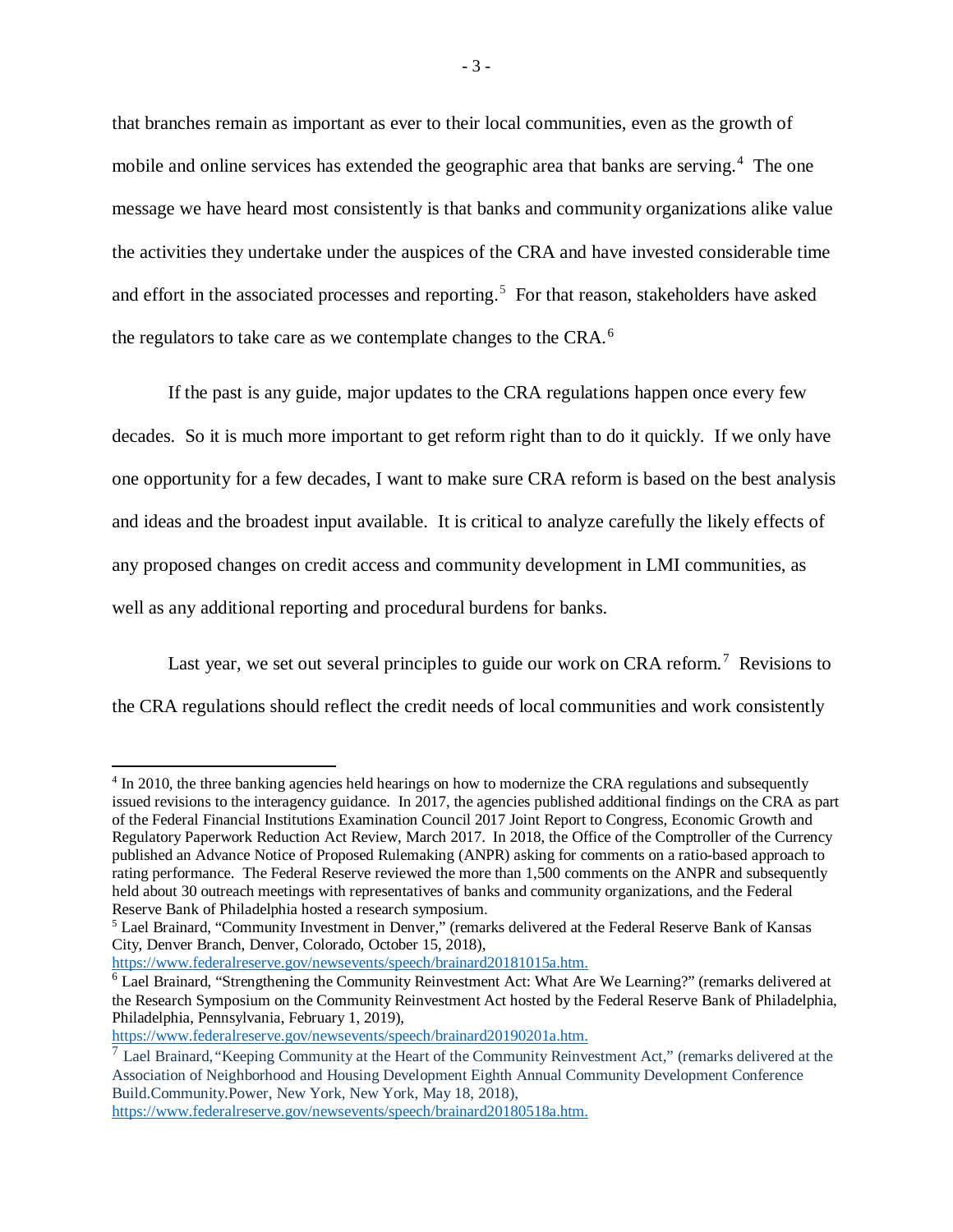through the business cycle. They should be tailored to banks of different sizes and business strategies. They should provide greater clarity in advance about how activities will be evaluated. They should encourage banks to seek opportunities in distressed and underserved areas. And they should recognize that the CRA is one of several related laws to promote an inclusive financial sector.

### **Grounding Metrics in Analysis Based on Data**

Guided by stakeholder input, we evaluated how to strengthen the regulation by using metrics to provide greater certainty about how activities will be evaluated, while remaining faithful to the core purpose of the CRA to make credit and retail banking services available in local LMI communities. Proposed changes to the CRA regulation must be grounded in analysis and data to avoid unintended consequences.

Because consistent data on CRA-eligible activity were not readily available, our research staff set about creating a database based on over 6,000 written public CRA evaluations from a sample of some 3,700 banks of varying asset sizes, business models, geographic areas, and bank regulators.<sup>[8](#page-4-0)</sup> The database includes the location, number, and amount of CRA-eligible loans and investments and the ratings associated with each bank's performance. The data go back to 2005 in order to assess how CRA performance and the associated ratings vary across the economic cycle.

### **Metrics that Make Sense**

 $\overline{a}$ 

So how can we use metrics to provide greater clarity about evaluations? I will sketch out a proposed approach that uses a set of tailored thresholds that are calibrated for local conditions.

 $-4-$ 

<span id="page-4-0"></span><sup>&</sup>lt;sup>8</sup> The importance of constructing a consistent and comparable CRA database was a key theme at the Research Symposium on the Community Reinvestment Act hosted by the Federal Reserve Bank of Philadelphia on February 1, 2019.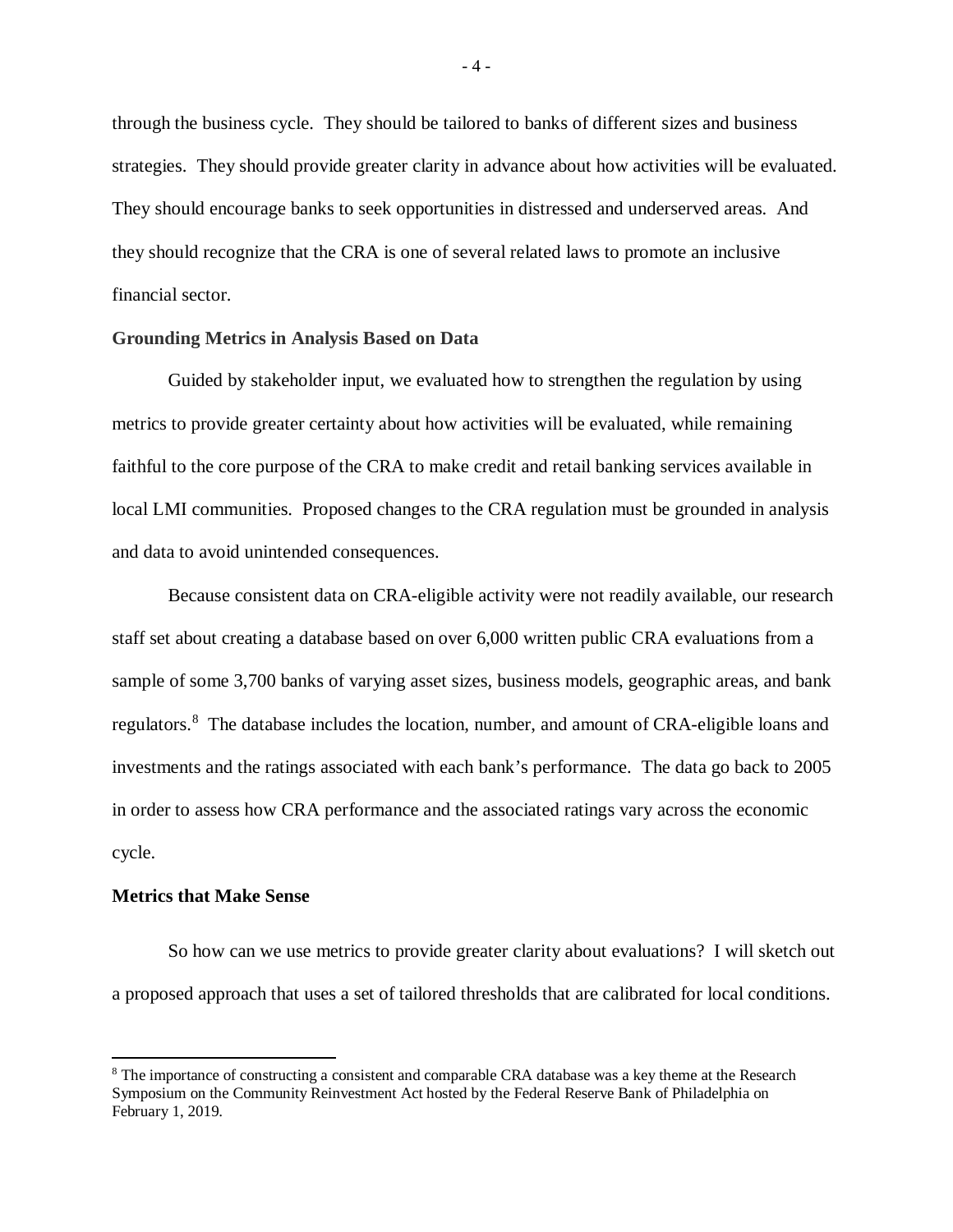It starts by creating two tests: a retail test and community development test (figure 1). Broadly speaking, all retail banks would be evaluated under a retail test, which would assess a bank's record of providing retail loans and retail banking services in its assessment areas. Large banks, as well as wholesale and limited-purpose banks, would also be evaluated under a separate community development test that would evaluate a bank's record of providing community development loans, qualified investments, and services.

Using bank and other publicly available data, we would be able to provide a bank with a dashboard indicating how its retail lending activity compares to thresholds for presumptive satisfactory performance that reflect the activity of other lenders and credit demand in the local area. Separate metrics reflecting a bank's assessment area can be provided related to the evaluation of its community development performance.

Dividing evaluations into separate retail and community development tests is important. First, evaluating all retail banks under a stand-alone retail test is important to stay true to the CRA's core focus on providing credit in underserved communities in an assessment area. In contrast, an approach that combines all activity together runs the risk of encouraging some institutions to meet expectations primarily through a few large community development loans or investments rather than meeting local needs.

Second, having separate tests ensures that expectations are tailored for banks of different sizes and business models. Only larger banks would be expected to meet the community development test along with the full retail test. Similar to today, smaller banks would have the option of having their retail banking services and community development activities evaluated in order to achieve an "Outstanding" rating, but it would not be required. Moreover, small banks below some threshold might have the option to be evaluated under the existing methodology.

- 5 -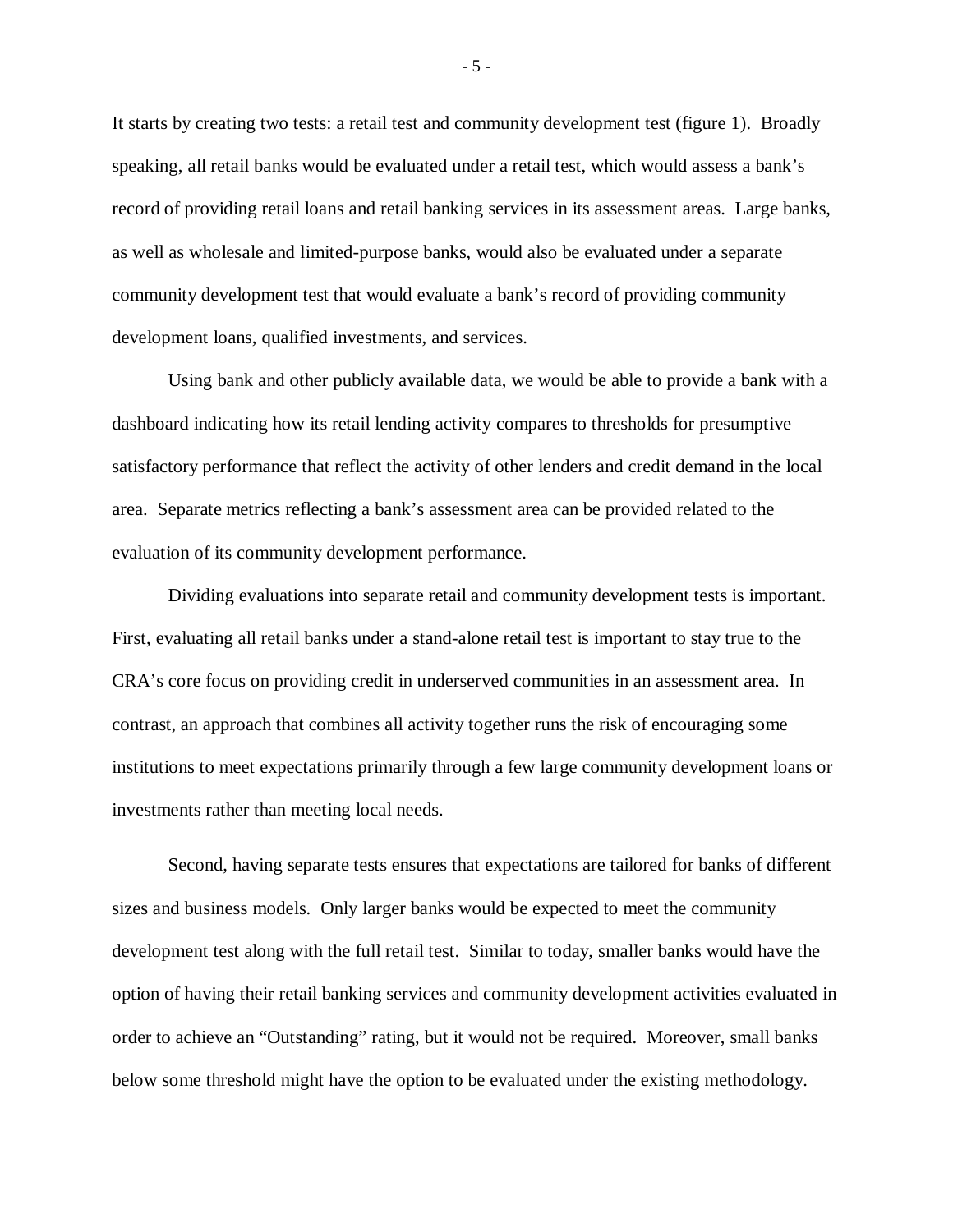Third, separate retail and community development tests provide greater scope to calibrate the evaluation metrics to the opportunities available in the market, which can differ for retail lending and community development financing.

After analyzing ways to use metrics across the board, we concluded that the value of retail services and community development services to a local community do not lend themselves easily to a monetary value metric comparable to the monetary value of loans and investments. The value of these services may vary greatly from community to community. It is difficult to monetize this value in a consistent way relative to the value of lending and investment, thus introducing the risk of skewing incentives inadvertently. For example, the services and leadership provided by a small bank located in a rural community may be vital to the success of that community, even if the dollar value of those services is small compared with a branch in a large city. Because of this concern, we are inclined to propose a set of qualitative standards to evaluate retail services within the retail test, and a separate set of qualitative standards to assess community development services within the community development test.

### **Retail Test—Metrics for Retail Lending**

The core of the retail lending test would be to use widely available data to assess two clear objectives: how well a bank is serving LMI borrowers, small businesses, and small farms in its assessment area, and how well a bank is serving LMI neighborhoods in its assessment area. The metrics used to evaluate these two questions would rely on loan counts rather than dollar value in order to avoid inadvertent biases in favor of fewer, higher-dollar value loans.<sup>[9](#page-6-0)</sup> The

- 6 -

<span id="page-6-0"></span> <sup>9</sup> In order for the retail lending metrics to provide a meaningful evaluation, a bank would also need to meet <sup>a</sup> minimum percentage of retail loans in its local community relative to its deposits. The bank's ratio would be compared to a minimum activity threshold based on the performance of all reporting banks in that same assessment area, with the goal of screening out the lowest performers who would need to undergo a full review from an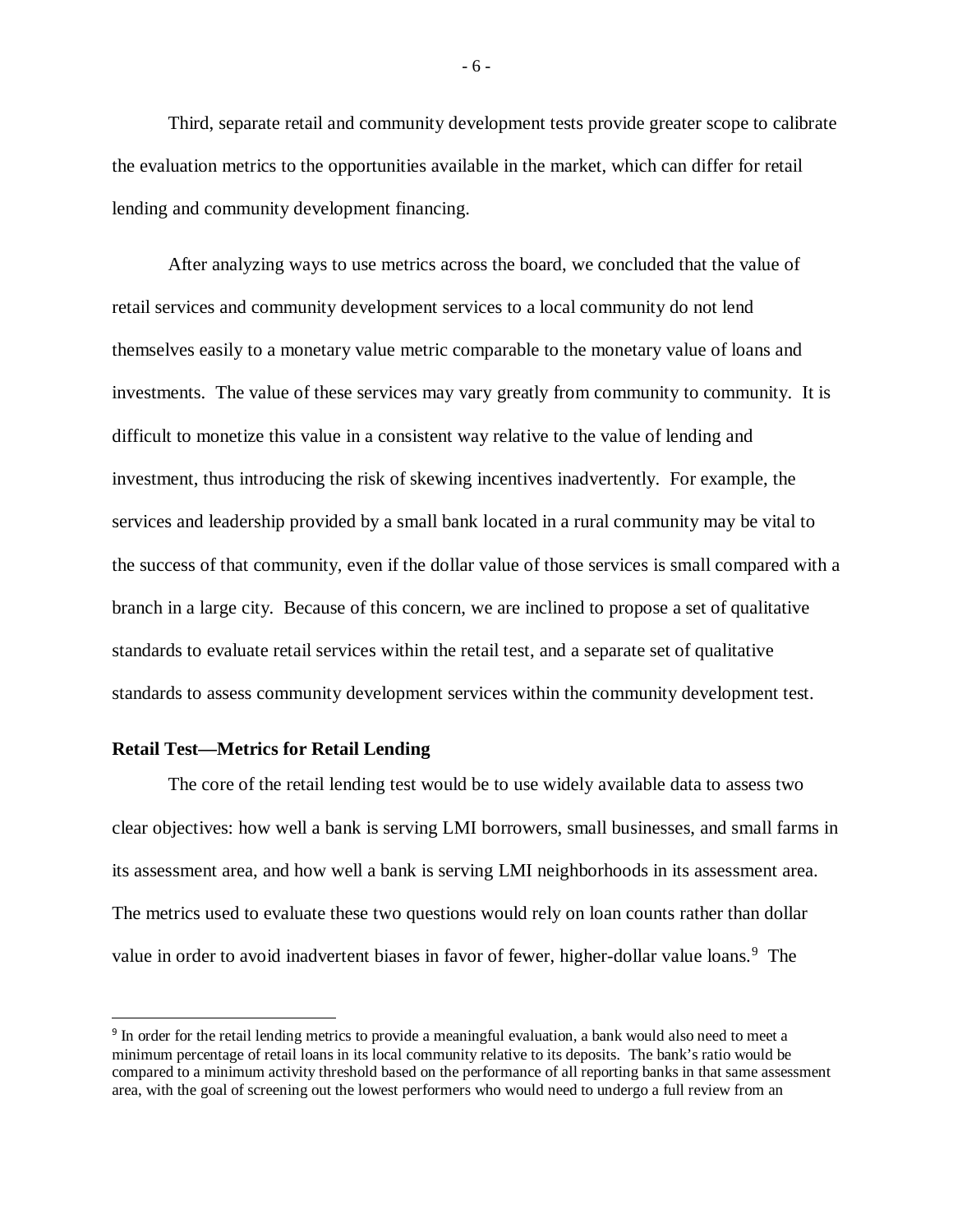metrics would be evaluated separately for each major product line in a bank's assessment area, which is important to tailor the use of metrics to a bank's business model.

The proposed approach measures a bank's performance in serving the needs of both lowand moderate-income borrowers (and small businesses and small farms) and LMI places in the community. For mortgage loans, an LMI borrower distribution metric would calculate the percentage of a bank's number of loans made to LMI borrowers relative to its overall mortgage originations, and assess this percentage against an assessment area threshold determined by local demographics and the aggregate lending of other in-market competitors. A separate LMI neighborhood distribution metric would evaluate the percentage of a bank's number of loans in LMI tracts to its overall loan count and assess this against a threshold determined by local demographics and the aggregate lending of other in-market competitors.

A bank that meets or exceeds both the LMI borrower and LMI neighborhood thresholds for each of its major product lines would be presumed to have a satisfactory-or-better level of retail lending performance in that assessment area. Using a customized dashboard, each bank could track its own activity against the threshold on an ongoing basis reflecting recent data, eliminating the lengthy uncertainty associated with the current evaluation methodology, which many banks have highlighted as the most important area for reform (figure 2).

Importantly, the CRA database we have constructed confirms that the proposed retail lending metrics correlate well with past ratings of bank performance (figure 3). The specific thresholds that would establish a presumption of satisfactory performance could be informed by

l

- 7 -

examiner. The minimum activity threshold would be calibrated for geographies and different market conditions over time.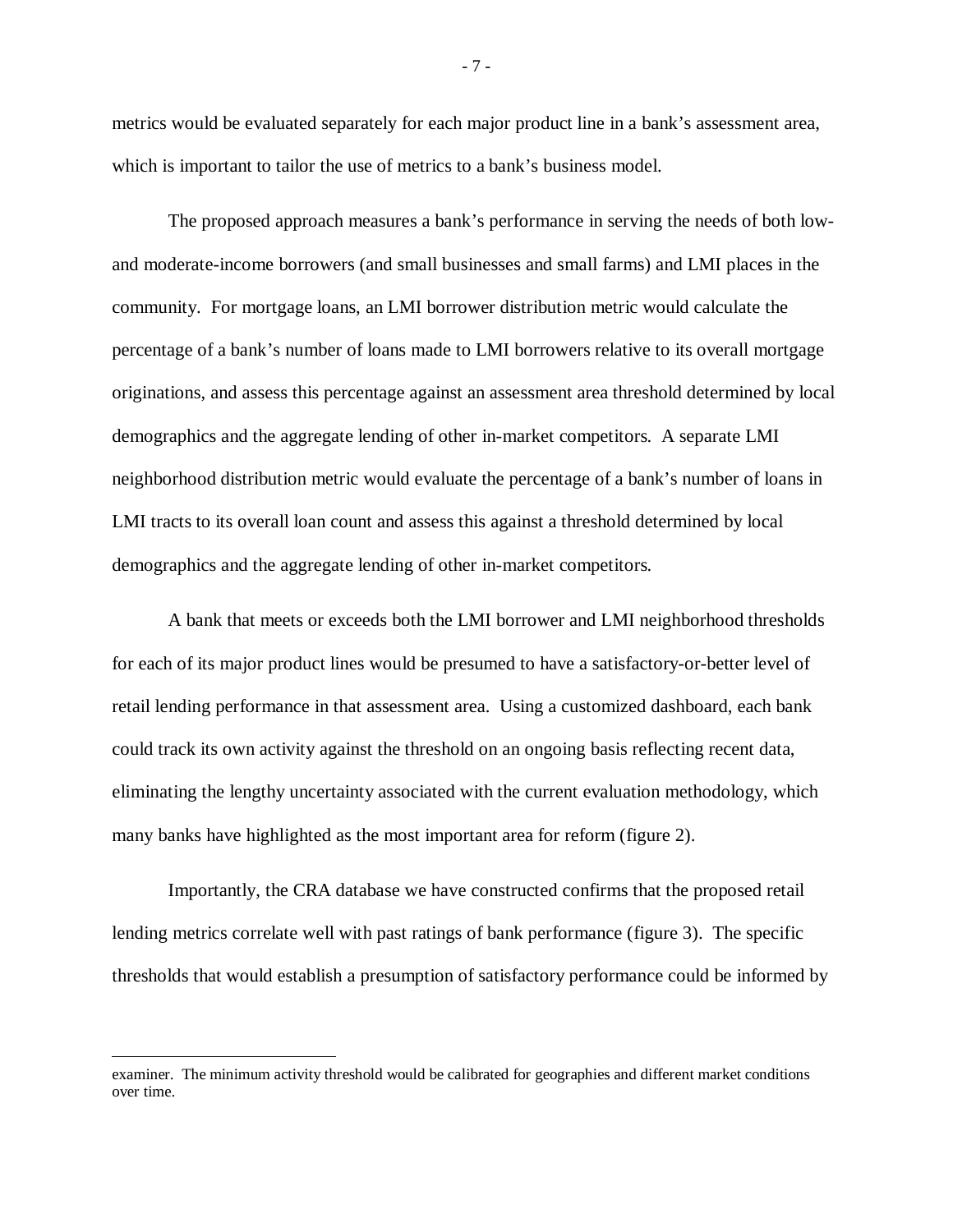current evaluation procedures but need not be set at the same level, and public input will be important.

The retail lending metrics would be tailored to the needs of the local community. This tailoring is not possible with a uniform benchmark that applies to all banks and all communities. The large differences between assessment areas illustrate the importance of tailoring thresholds. For example, in Morgan County, Ohio, LMI families are 49 percent of the population, compared with 31 percent in O'Brien County, Iowa (figure 4). We believe this tailored approach is empirically sound and avoids imposing arbitrary CRA performance measures on a bank and its community. In order to ensure it meets standards of safety and soundness, CRA lending must be evaluated in the context of the characteristics of the bank and its community.

Additionally, the proposed retail lending metric would automatically adjust to changes in the business cycle. As many commenters noted in response to the ANPR, a uniform ratio that does not adjust with the local business cycle could provide too little incentive to make good loans during an expansion and incentives to make unsound loans during a downturn, which could be inconsistent with the safe and sound practices mandated by the CRA statute. Industry commenters also expressed concern that discretionary adjustments to the uniform metric are likely to lag behind the economic cycle and undermine the certainty a metric purports to provide. By contrast, the proposed retail lending metrics are calibrated to contemporaneous changes in market conditions, thereby reducing the risk of providing unsound incentives (figure 5).

Finally, the proposed approach would continue to recognize local context in assessing a bank's CRA performance. If a bank receives the presumption of satisfactory by meeting or exceeding the thresholds, an examiner could consider performance context information, including the bank's responsiveness to the community's needs, in determining whether the

- 8 -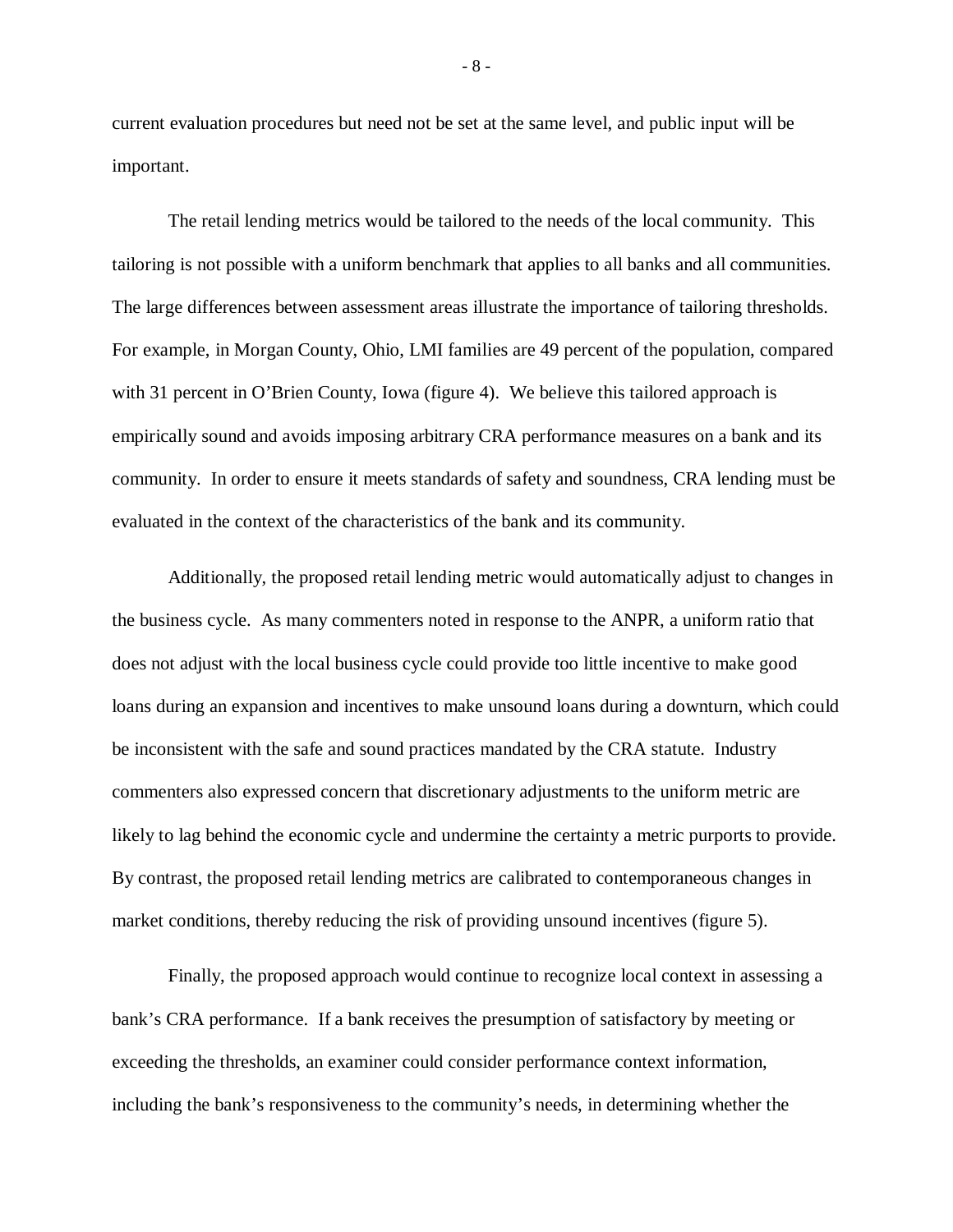bank's performance is outstanding at the assessment area level. Likewise, if a bank does not meet or exceed the thresholds, it would undergo a full examination, as it would currently, and could receive any level of rating, including possibly Outstanding, based on the full range of performance context considerations and clear qualitative criteria. The metrics would be designed to provide greater certainty, while avoiding rigidity.

#### **Retail Test—Evaluating Retail Services**

 $\overline{a}$ 

Retail services can be extremely important to LMI communities, although they do not easily lend themselves to consistent, comparable metrics. It makes sense to use qualitative criteria related to the responsiveness of a bank's products and services and its delivery systems, which stakeholders highlighted as being particularly important in LMI areas.

In terms of delivery systems, we recognize the unique and important role that branches play in providing essential financial services to customers, particularly in underserved areas. Banks would be evaluated on their branch and ATM locations and how well they serve customers using online and mobile access channels. Providing a meaningful evaluation of all customer access channels is essential to ensuring that the CRA remains relevant as more banks adopt digital technology.

Recognizing that branches are important community assets, the proposed retail service test would compare a bank's distribution of branches, including any openings or closures, to broader patterns of activity in the region. A recent report on branch access in rural areas found that just over 40 percent of rural counties lost bank branches between 2012 and 2017, with 39 rural communities being "deeply affected" by the loss of more than half of their bank branches.<sup>10</sup>

<span id="page-9-0"></span><sup>&</sup>lt;sup>10</sup> Board of Governors of the Federal Reserve System, "Perspectives from Main Street: Bank Branch Access in Rural Communities," (Washington: Board of Governors, November 2019), [https://www.federalreserve.gov/publications/files/bank-branch-access-in-rural-communities.pdf.](https://www.federalreserve.gov/publications/files/bank-branch-access-in-rural-communities.pdf)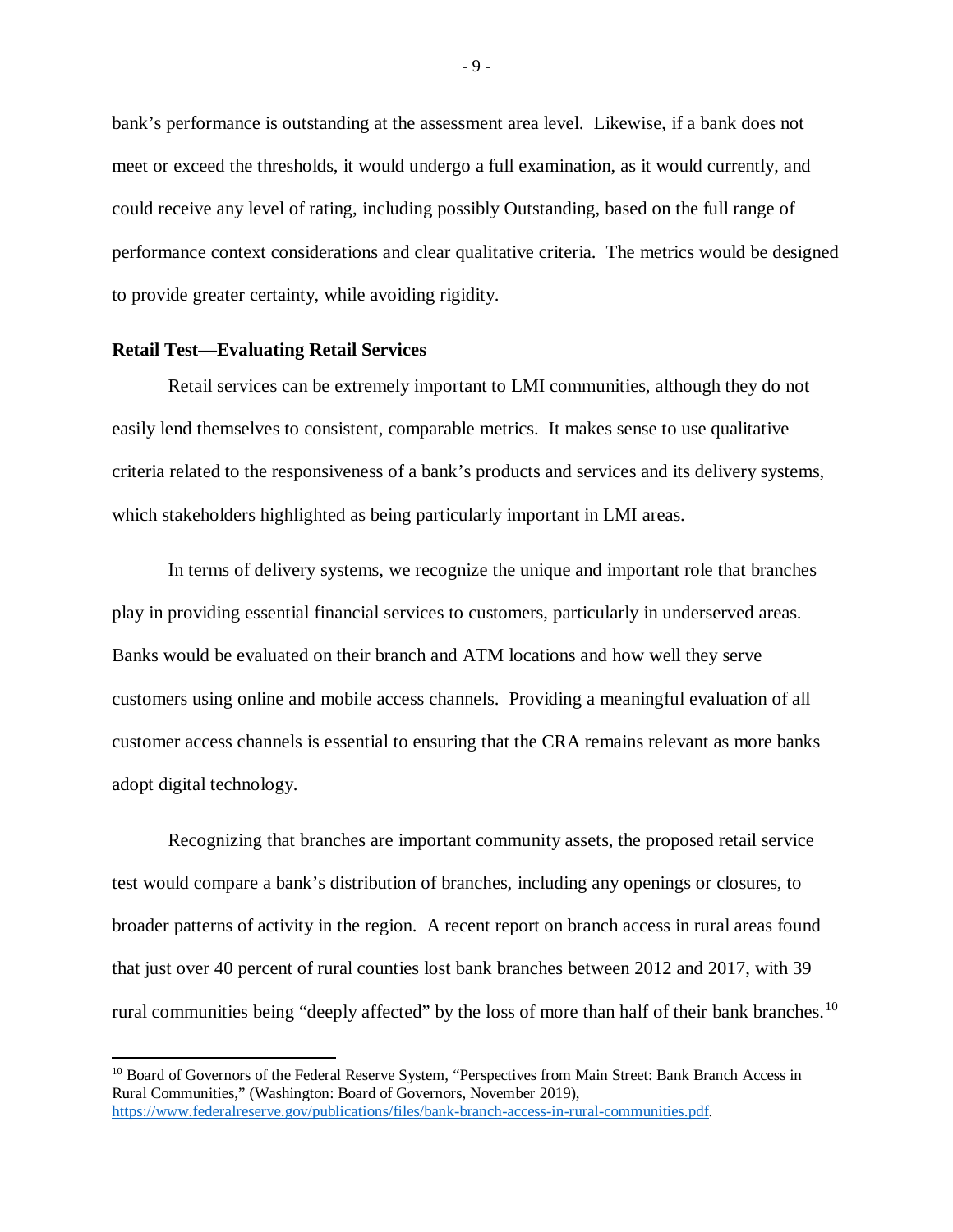In addition to the challenges associated with higher cost and less convenient access to banking services, community leaders described how branch closures diminished their access to important leadership from branch personnel that was important to their community's success.

### **Community Development Test—Measuring Lending and Investment**

Next, let's turn to the community development test for large retail banks, as well as wholesale and limited-purpose banks. The establishment of a separate community development test reflects stakeholder feedback emphasizing that the value of community development finance is distinct and not directly comparable to retail activity. A separate test also allows for a broader area to be taken into account for purposes of community development relative to retail lending.

Our analysis suggests there are a set of metrics that can be compared to appropriately tailored benchmarks to provide greater certainty regarding community development lending and investment. The proposed metric would aggregate loan and investment dollars that are originated or purchased during the evaluation period with the book value of all other community development loans and investments that are held on the bank's balance sheet (figure 6). Reflecting input from banks and community organizations that patient, committed funding has the greatest effect, this approach avoids the incentives under current practice to provide financing in the form of short-term renewable loans in order to receive CRA credit.<sup>[11](#page-10-0)</sup>

The proposed test would compare the combined measure of a bank's community development financing relative to deposits in its local assessment area to a national average, set differently for rural and urban areas, and a local average in the bank's assessment area. The

<span id="page-10-0"></span><sup>&</sup>lt;sup>11</sup> Lael Brainard, "The Community Reinvestment Act: How Can We Preserve What Works and Make it Better?," remarks delivered at the 2019 Just Economy Conference, National Community Reinvestment Coalition, Washington, D.C., March 12, 2019, [https://www.federalreserve.gov/newsevents/speech/brainard20190312a.htm.](https://www.federalreserve.gov/newsevents/speech/brainard20190312a.htm)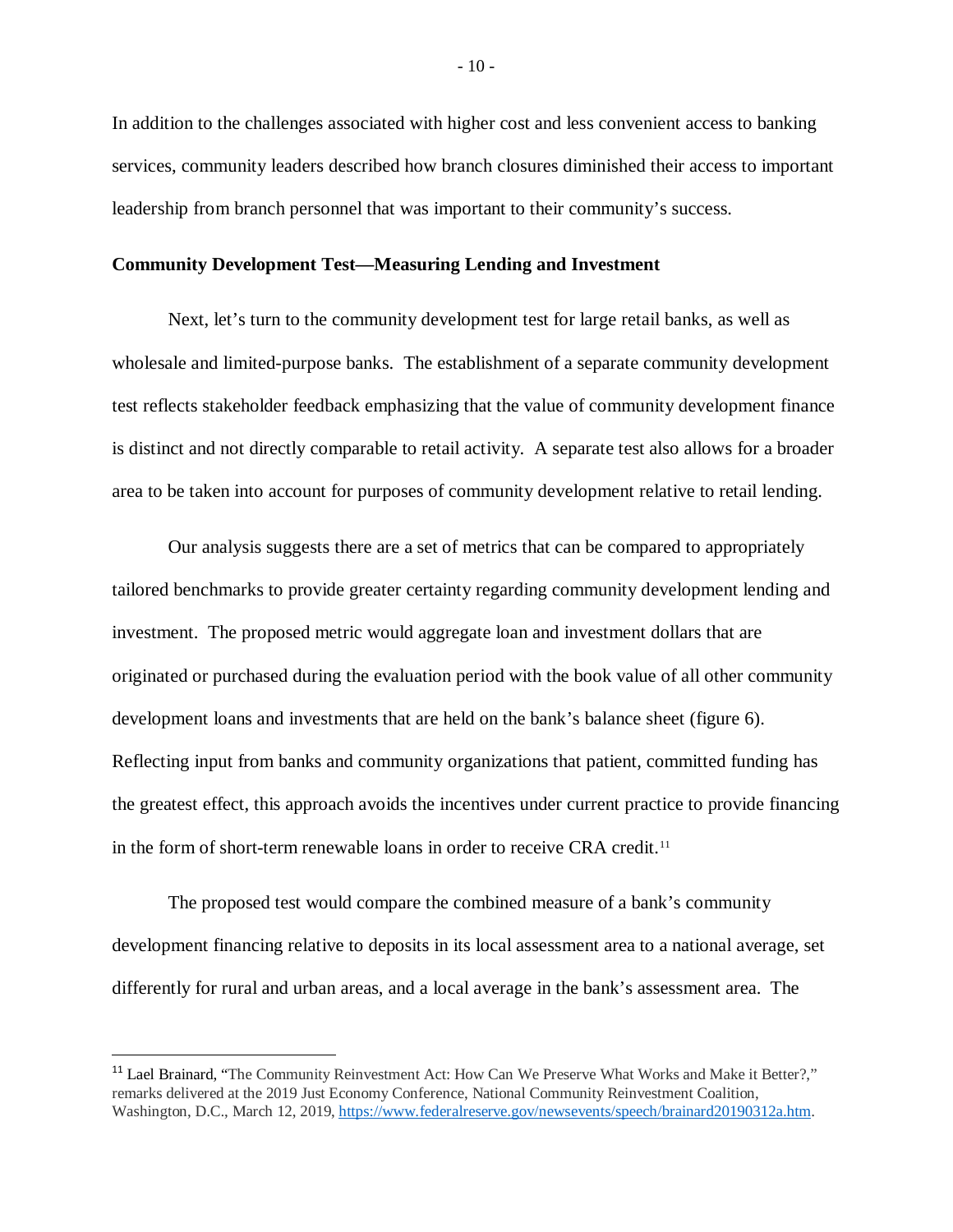national comparator would be set differently for metropolitan statistical areas and rural areas to reflect the comparatively lower average levels of financial infrastructure in rural communities (figure 7). The use of a national rural/metro comparator in addition to an assessment area comparator is intended to avoid skewing incentives toward financially dense areas that are already hotly competitive and to reflect the value of community development in underserved areas. The use of these comparators would help provide consistency across evaluations and clarity regarding community development expectations for both banks and communities.

It is also important to recognize that community development financing is often provided in areas that do not neatly fit within a bank's assessment area. Community development financing opportunities are not always easy for banks to identify and often depend on working with local nonprofits or governments to help identify projects and put together the complex financing required to bring them to fruition. Stakeholder feedback emphasized banks' unique advantages in evaluating community development projects in the states and territories where they operate and providing the smaller-scale, more complex, and often more impactful, investments overlooked by institutional investors. For this reason, and to encourage more activity in underserved areas, it makes sense to give consideration to all of a bank's community development activities in a state or territory where it has an assessment area.<sup>[12](#page-11-0)</sup>

Banks want to know in advance that they will get the benefit of CRA consideration in order to invest the time and effort necessary to evaluate and structure community development loans and investments. For that reason, we are sympathetic to requests for a timely process by

 $\overline{\phantom{a}}$ 

- 11 -

<span id="page-11-0"></span> $12$  Statewide activity outside of a bank's local assessment area would factor into its statewide community development rating, and regional activities would be considered at the institution level.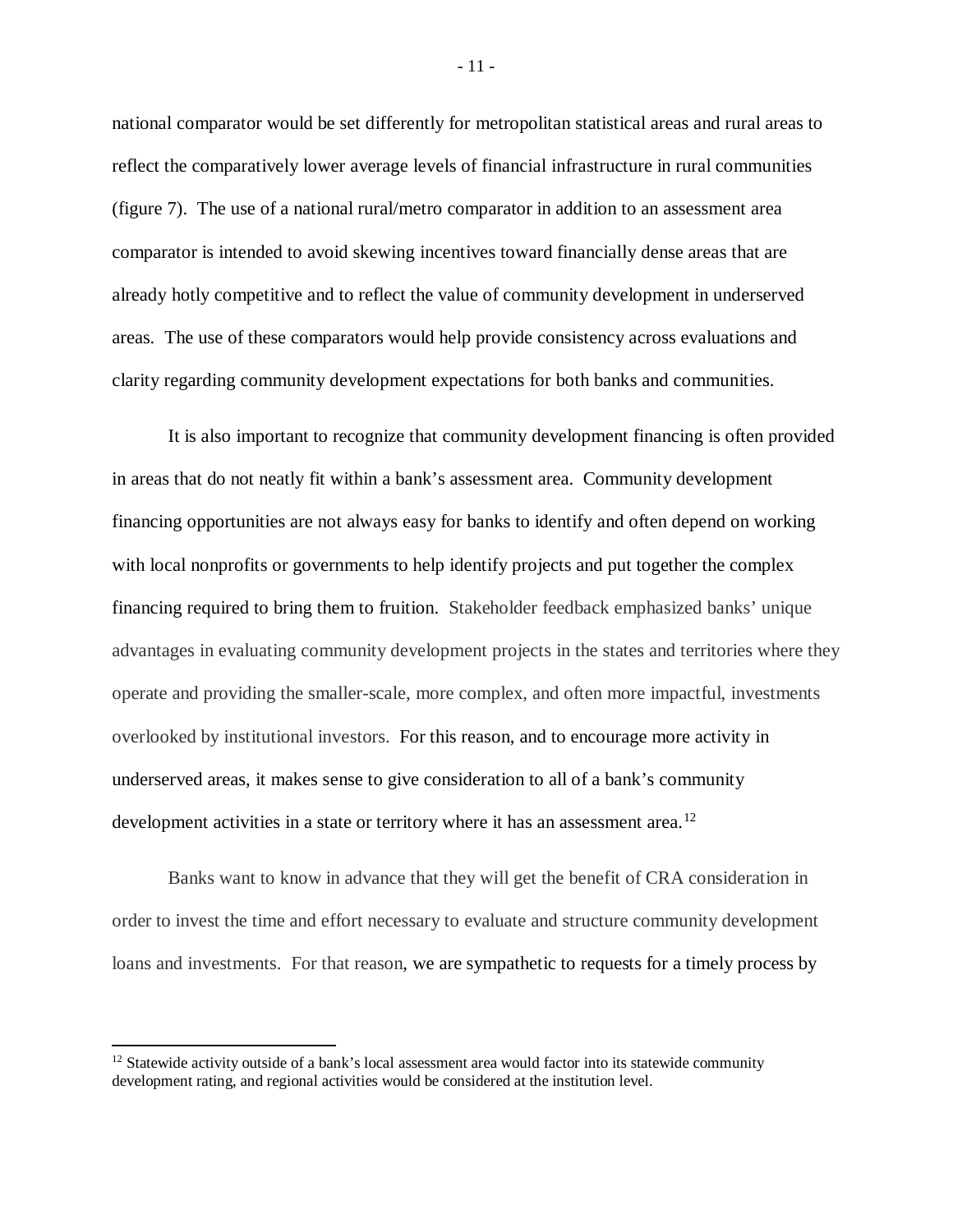which banks can seek conditional examiner review of particular activities before making financial commitments, particularly for activities that revitalize and stabilize targeted areas.

Our analysis suggests a community development finance metric along the lines outlined here will help to ensure greater predictability and consistency in achieving a Satisfactory rating. However, we also want to make sure that these metrics are supplemented with clear, qualitative standards to ensure that small-scale, high-impact community development activities are rewarded, along with a bank's responsiveness to local needs and priorities.

#### **Community Development Test—Evaluating Services**

It is also important to evaluate services qualitatively at the assessment-area level as part of the overall community development test. Volunteer and other services provided by banks can provide meaningful support to communities whose value is unlikely to be adequately captured on a comparable basis using aggregative dollar value metrics. In areas with a low density of financial services, a bank officer on the board of local community organizations could provide considerable value to the community that is not accurately reflected by monetizing volunteer hours based on their compensation.

#### **Tailoring**

This approach to assessing CRA performance would tailor performance metrics to bank size and business strategy, as well as to local and cyclical conditions. The approach would tailor to banks' business models by establishing separate thresholds for substantially different lending products, such as mortgage loans and small business, small farm, and consumer loans, as well as separate retail lending and community development financing metrics.

- 12 -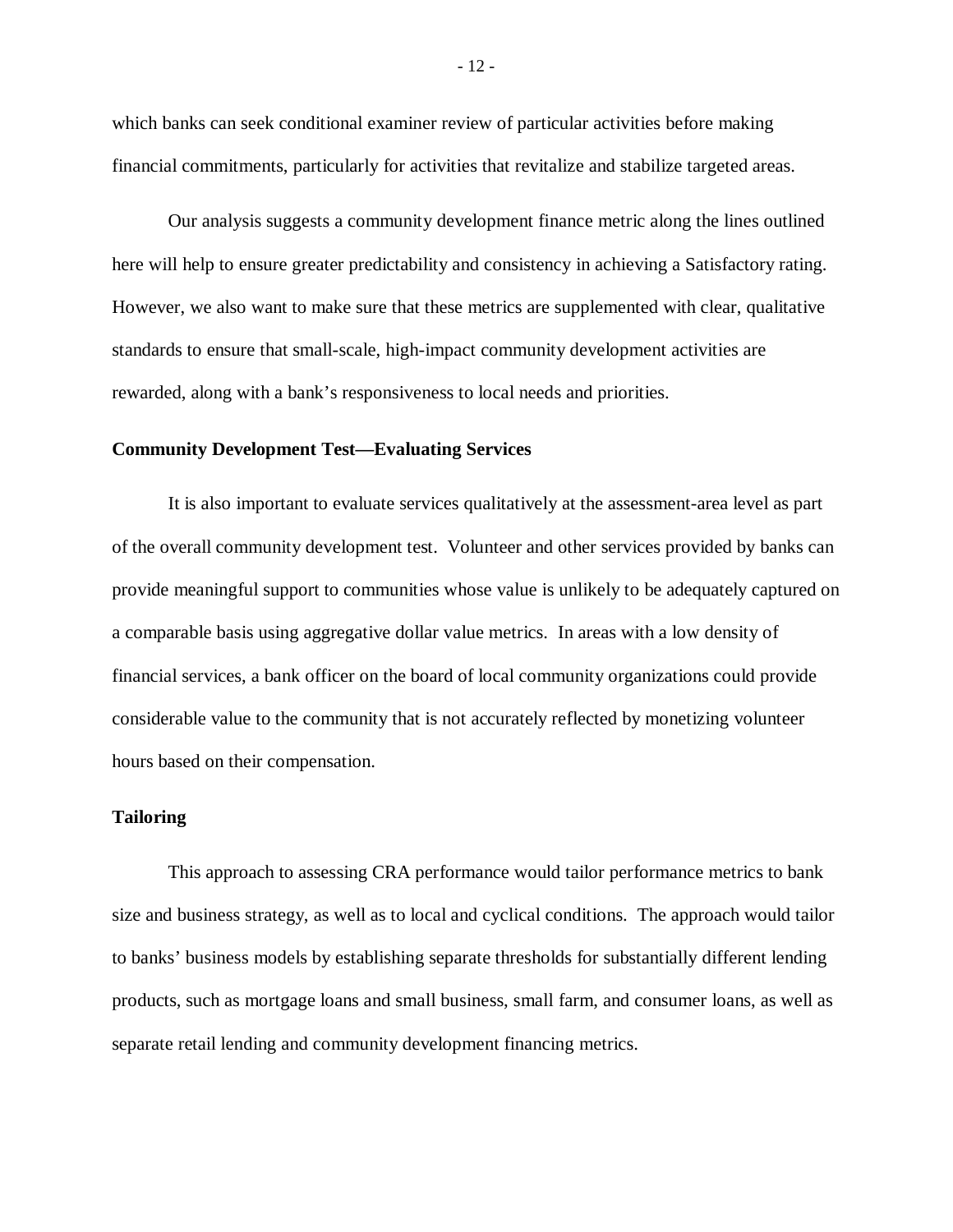The proposed metrics would also be tailored for different bank sizes. This is facilitated in part by allowing very small banks to retain the current evaluation procedures and in part by creating a separate community development test that would apply only to large banks. Tailoring is also an important consideration in data collection and reporting requirements. The proposed retail lending approach is designed so that it can be implemented in significant part with data that are readily available. In designing the community development approach, we have been mindful of burden as we consider any additional data that might be required to implement certain metrics.

Finally, as previously noted, the metrics are tailored for local conditions and cyclical considerations. The proposed threshold for each type of activity is calibrated to local conditions as they evolve over the cycle, and the community development finance metric uses an additional time-varying national rural or urban comparator.

### **The Path Ahead**

Staff across the Federal Reserve System have devoted substantial time and effort to engaging with the other banking agencies in the CRA reform process. The analysis, data, and proposals I have discussed today have all been shared in greater detail with our counterparts at the other banking agencies in an effort to forge a common approach. We were hopeful our proposed approach could be incorporated into the proposed rulemaking that was released last month in order to seek public comment on a range of options.

Based on the best available data, we concluded that CRA metrics tailored to local conditions and the different sizes and business models of banks would best serve the credit needs of the communities that are at the heart of the statute. This tailored approach using targeted metrics also yielded more consistent and predictable overall ratings than any comprehensive uniform metric. Our analysis did not find a consistent relationship between CRA ratings and a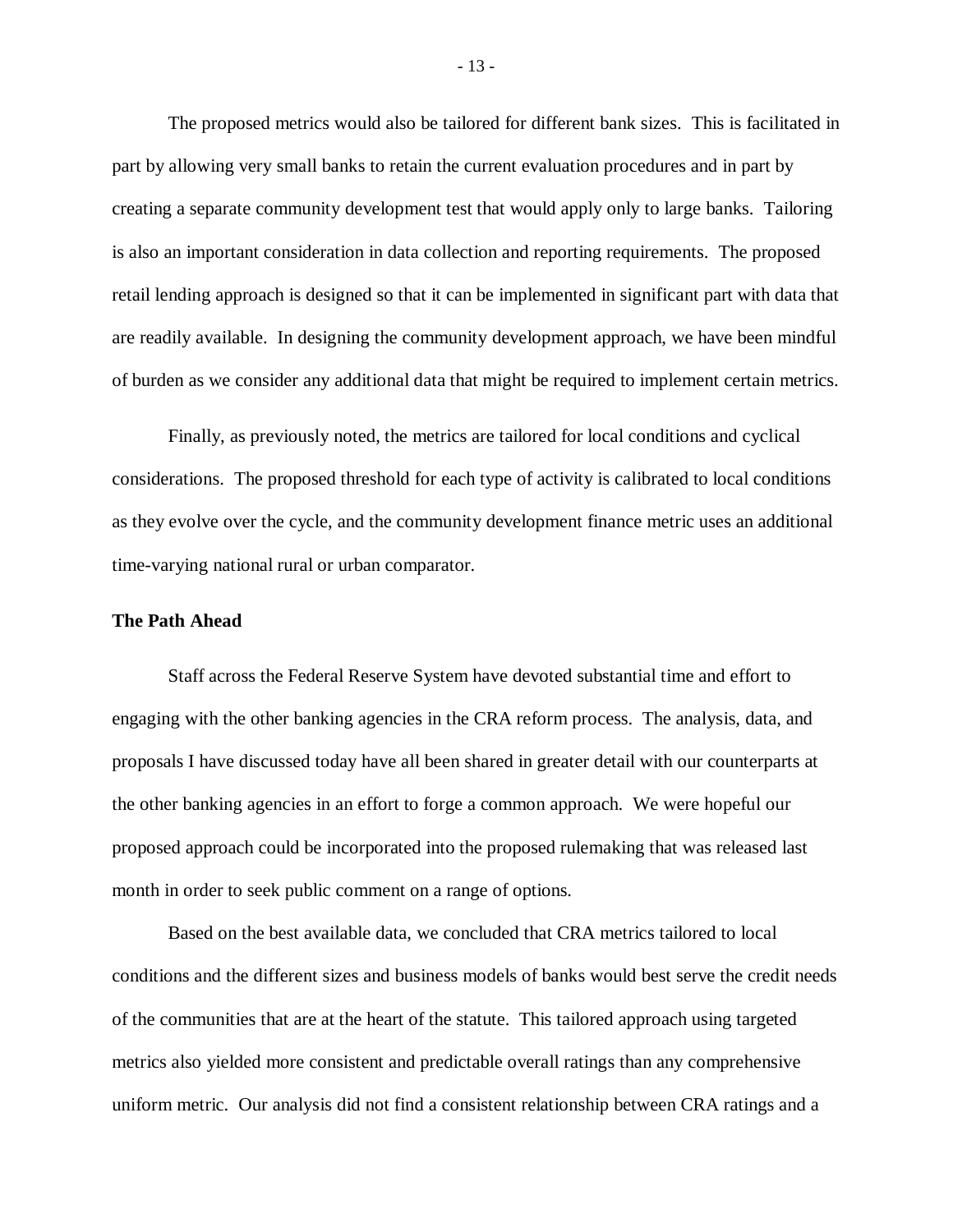uniform comprehensive ratio that adds together all of a bank's CRA-eligible activities in an area. Moreover, we want to be attentive to possible unintended consequences: Because a uniform comprehensive ratio would not reflect local conditions, which can vary greatly between communities and over the cycle, a bank could exert the same amount of effort in different areas or different points in the economic cycle with very different outcomes.

We continue to believe that a strong common set of interagency standards is the best outcome. By sharing our work publicly, we hope to solicit public input on a broader set of options for reform and find a way toward interagency agreement on the best approach. The process of sharing the data and analysis informing regulatory proposals and seeking public feedback on them is critical to the regulatory process. Given that reforms to the CRA regulations are likely to set expectations for a few decades, it is more important to get the reforms done right than to do them quickly. That requires giving external stakeholders sufficient time and analysis to provide meaningful feedback on a range of options for modernizing the regulations.

I will conclude by noting that the high level of engagement and commitment on the part of banks, community organizations, and other important stakeholders give me confidence that we will succeed in strengthening the CRA's core purpose of helping banks affirmatively meet the credit needs of their local LMI communities.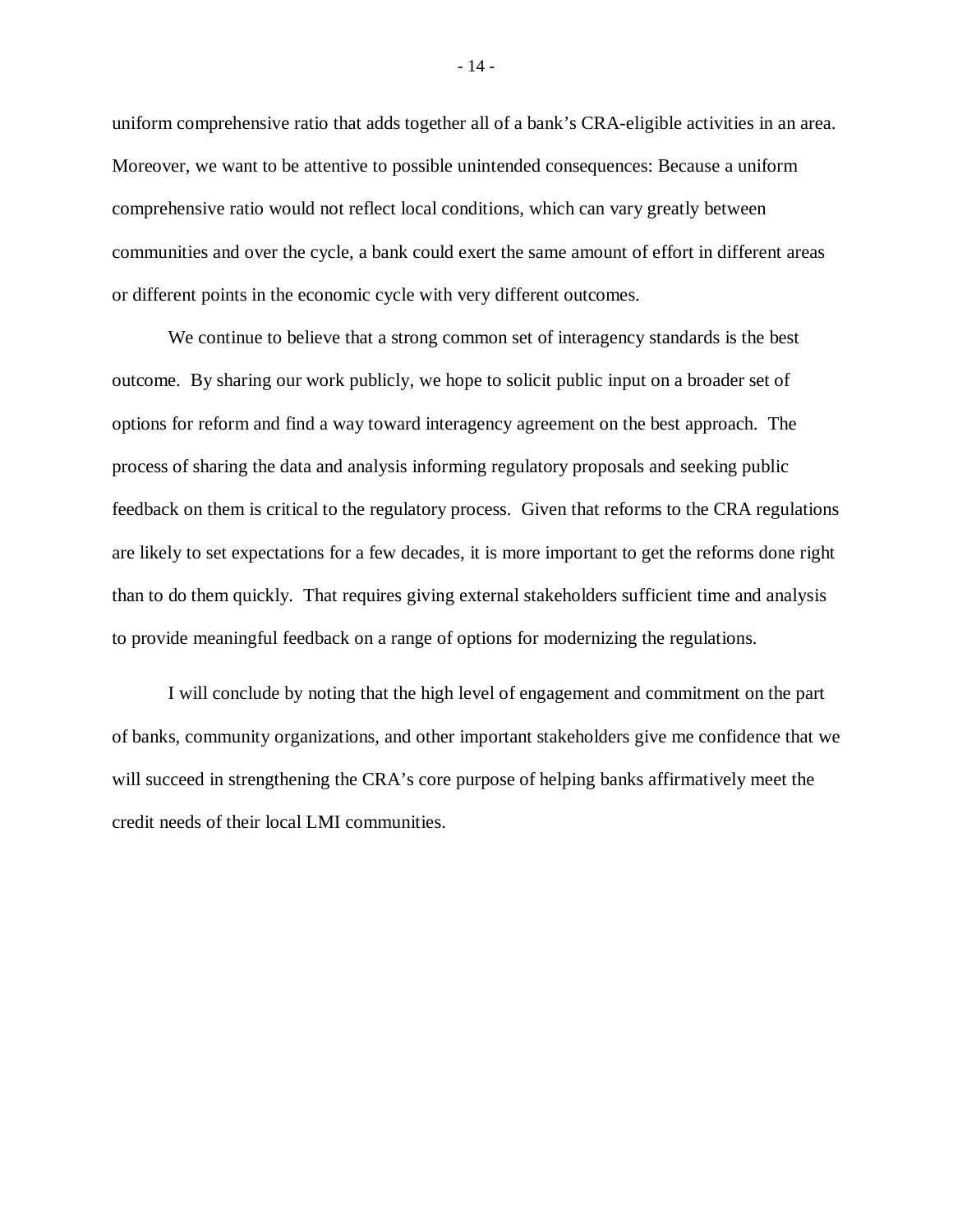### **Figure 1: Separate Retail and Community Development Tests**



Retail Test would not apply to wholesale banks Retail Services subtest would not apply to small retail banks CD Test would not apply to small retail banks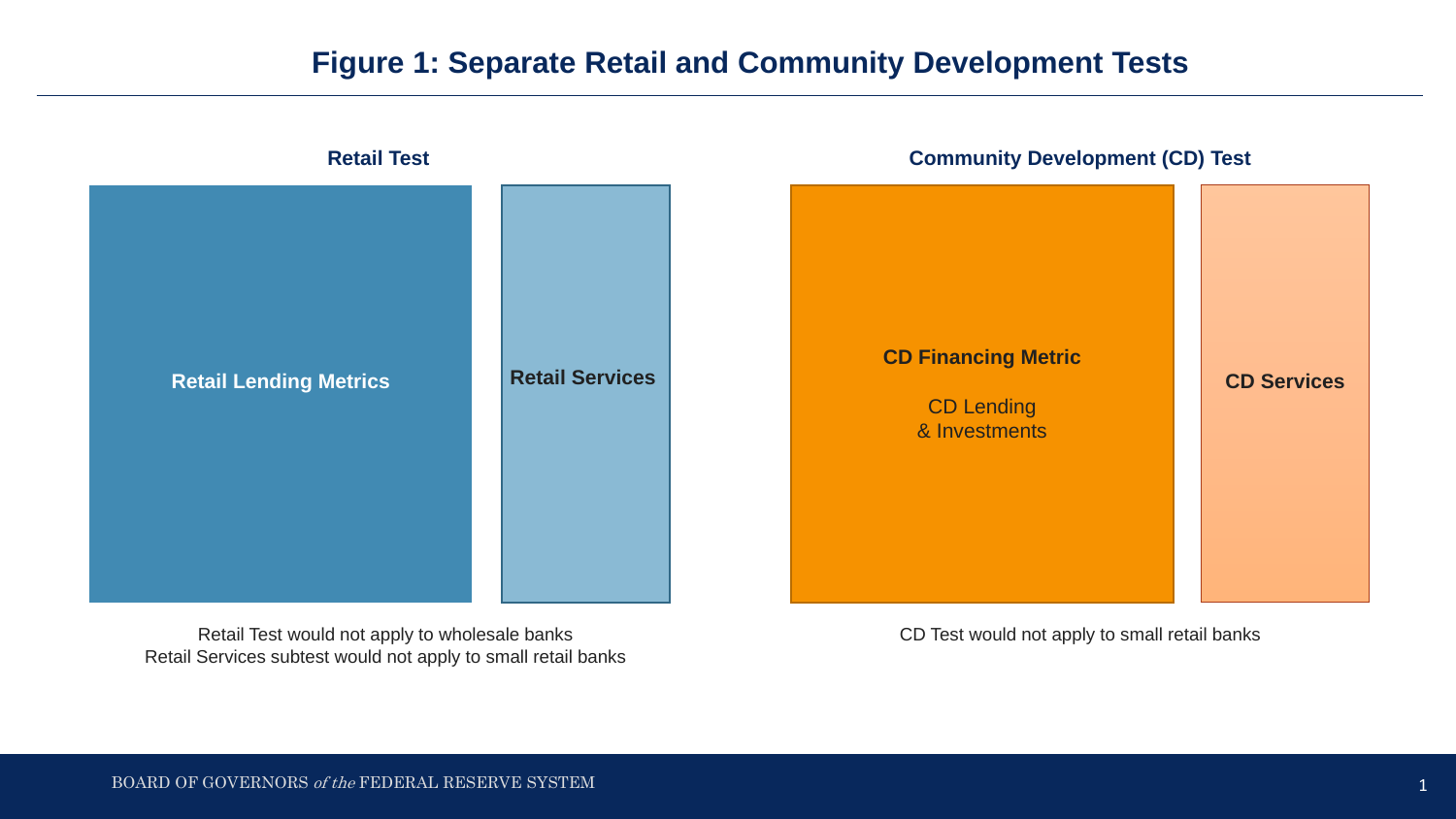# **Figure 2: Each Bank Could Track Retail Lending with a Dashboard**

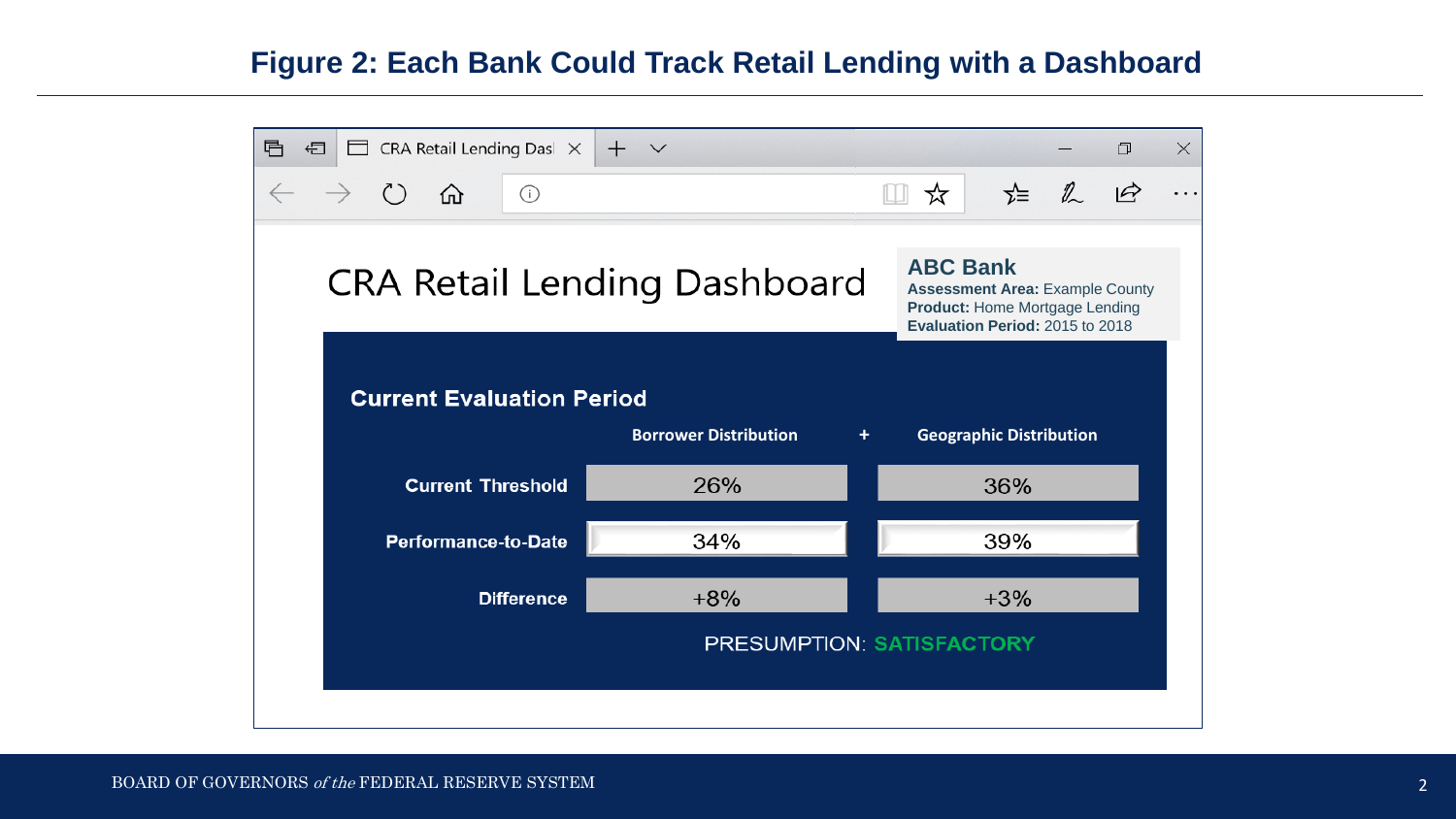### **Figure 3: Retail Lending Metric Correlates Well with Ratings**



Note: Bubble size represents the fraction of individual assessment areas in the Board's database that reached a given level of performance on the retail lending metric. Fractions are calculated separately for each of the three ratings categories shown: Outstanding, Satisfactory and Needs to Improve. A performance level of zero represents the point that best distinguishes between assessment areas which received high and low ratings on the lending test, according to staff analysis.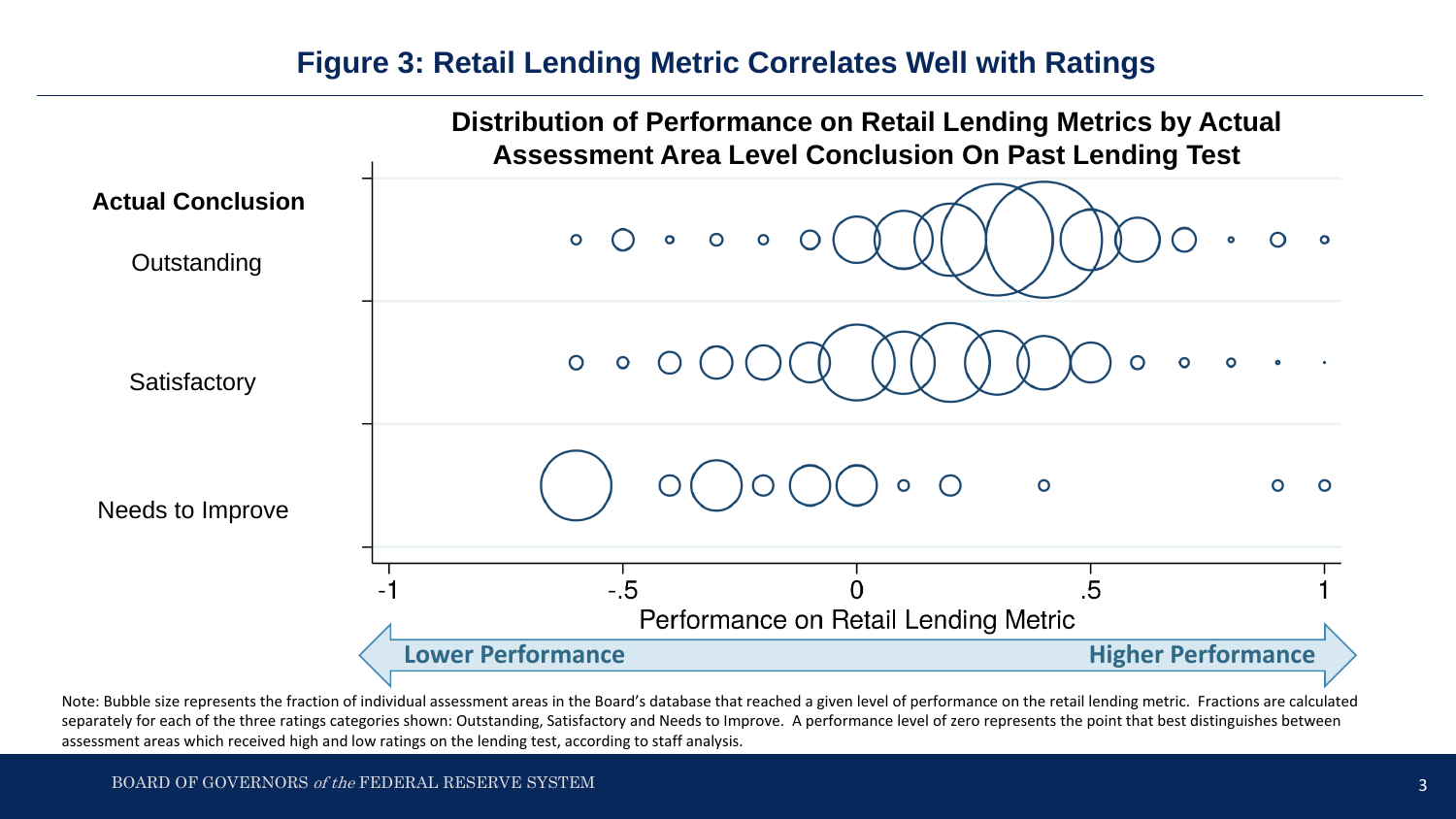# **Figure 4: Tailoring Thresholds is Important because LMI Shares Differ Across Geographies**



### **Percentage of LMI Families by County**

% LMI families

Note: Morgan County and O'Brien County represent the 90<sup>th</sup> and 10<sup>th</sup> percentile, respectively, of the fraction of families per county that are LMI.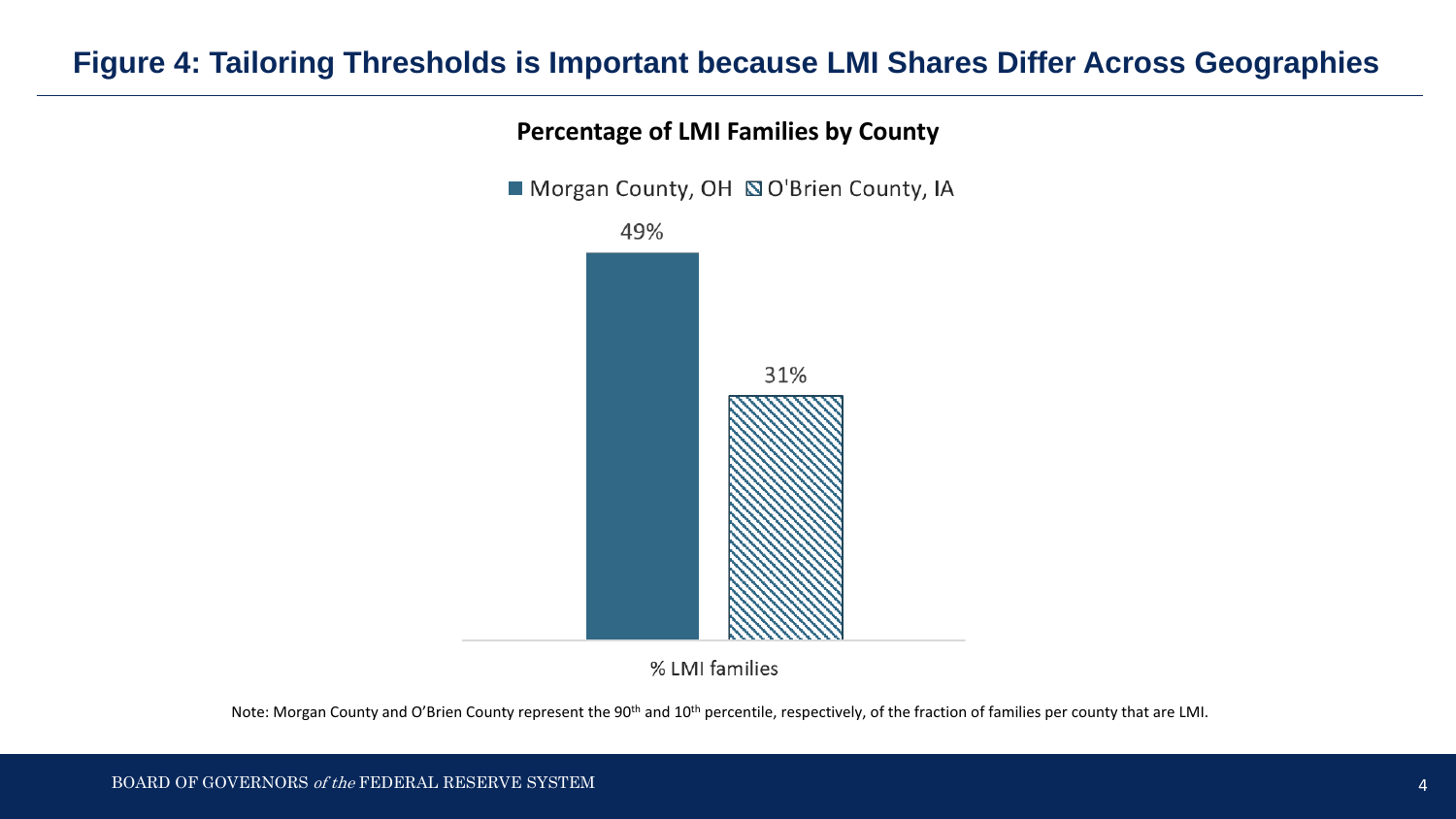# **Figure 5: Tailoring Thresholds is Important because LMI Retail Lending Varies Cyclically**

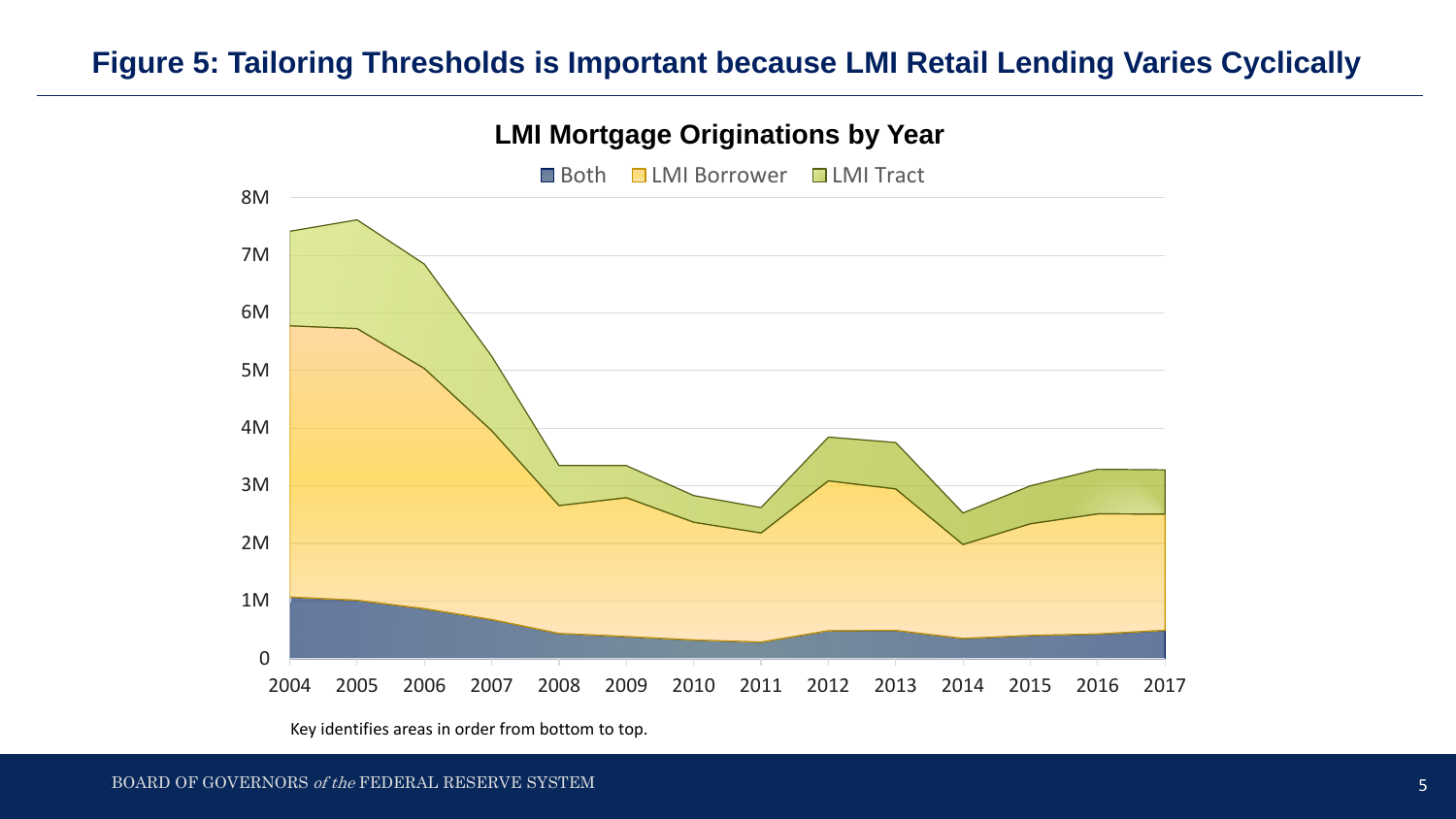# **Figure 6: Each Bank Could Track CD Finance with a Dashboard**